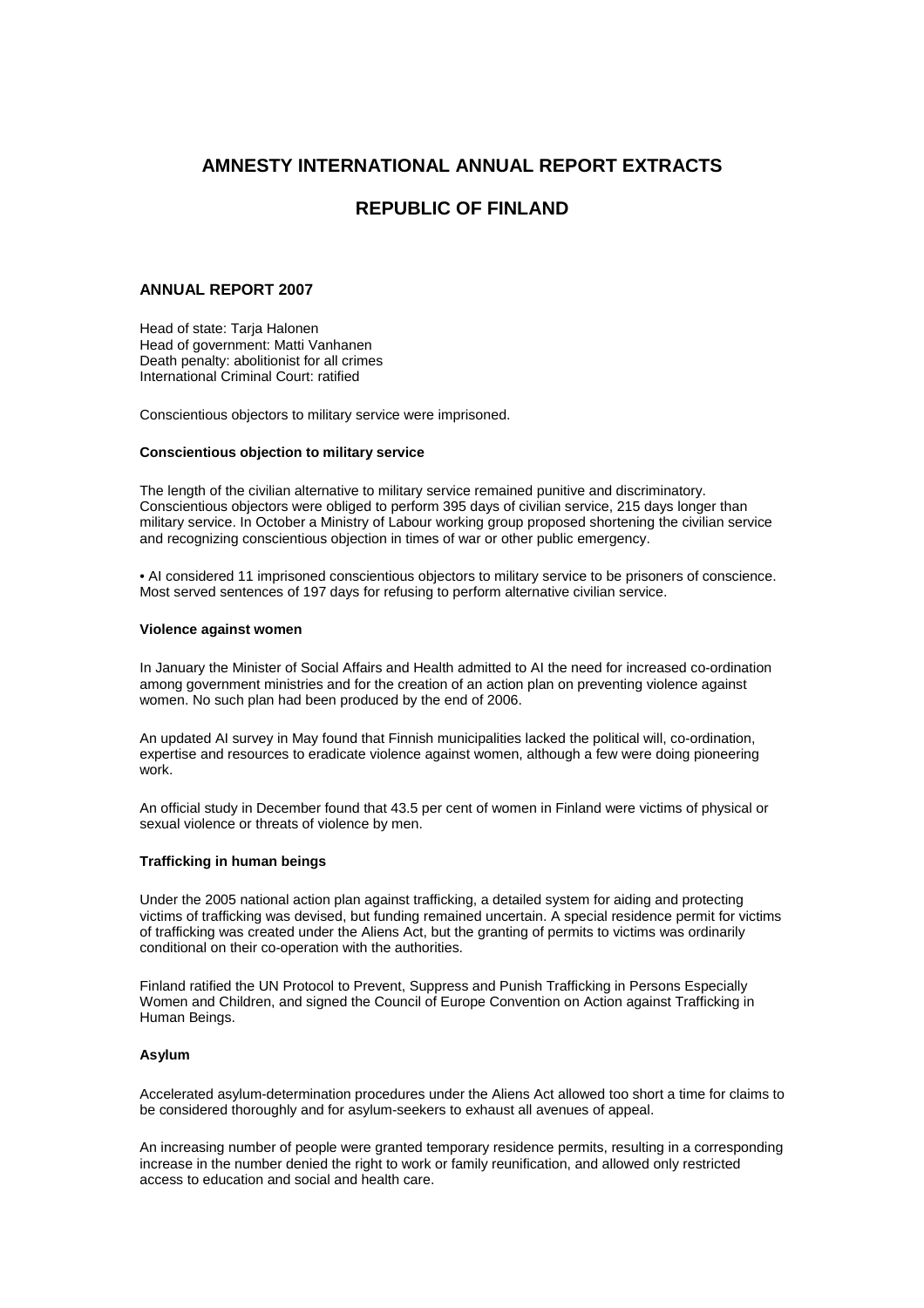### **Unfair residence permit procedures**

Residence permits were denied solely on the basis of information from the security police withheld from the applicant. However, in June, Kuopio Administrative Court quashed a refusal to grant a residence permit because the immigration authorities had refused to disclose to the applicant information provided by the security police, denying him a fair hearing. An appeal by the authorities to the Supreme Administrative Court was pending.

• In January, Pakistani national Qari Muzaffar Iqbal Naeemi was granted asylum. In 2002 his request for a renewal of his residence permit had been denied. In 2003 his deportation had been ordered on the basis of information that remained undisclosed.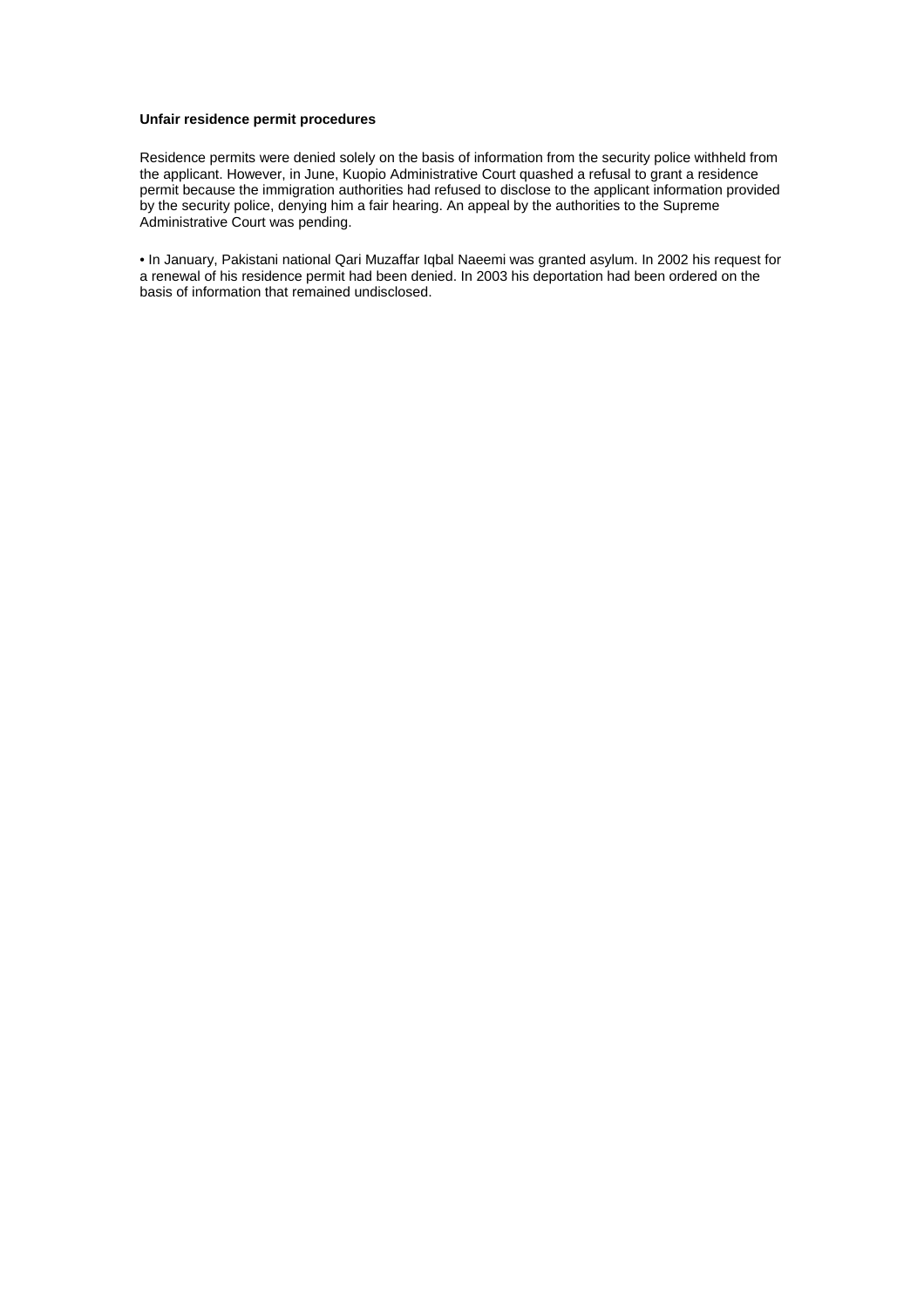# **ANNUAL REPORT 2006**

**Seven conscientious objectors to military service were imprisoned; they were prisoners of conscience. Little coordinated action was taken to combat widespread violence against women.**

### **Conscientious objection to military service**

The length of alternative civilian service remained punitive and discriminatory. Conscientious objectors were obliged to perform 395 days of civilian service, 215 days longer than the usual military service. In addition, the option of alternative service was restricted to peacetime. Conscientious objectors imprisoned for refusing to do civilian service because of its punitive length were prisoners of conscience.

AI continued to urge the authorities to reduce the length of alternative civilian service in line with internationally recognized standards and recommendations. The Labour Minister proposed shortening the alternative service, but in June the government decided not to amend the law.

 Seven conscientious objectors were known to have been imprisoned during the year. They received sentences of between 126 and 197 days for refusing to perform alternative civilian service. The length of their sentences equalled half of their remaining civilian service time.

### **Violence against women**

Violence against women continued to be widespread. The last extensive study on the issue, conducted in 1998, showed that 40 per cent of women in Finland had been victims of physical or sexual violence or threats of violence by men, and 22 per cent of married women and women cohabiting with men had been victims of physical or sexual violence or threats of violence by their partner. The government failed to follow up effectively on a national project on the prevention of violence against women that was carried out between 1998 and 2002.

During 2005 AI and 18 other non-governmental organizations called for an inter-ministry action plan for the prevention of violence against women and submitted detailed recommendations. A reply received in February from the Prime Minister implied that there was no overall action plan but that the issue of violence against women was being included in other government programmes. In November AI reiterated its call for an overall action plan.

AI also conducted a survey of the work of Finnish municipalities on eradication of violence against women. It found that in general this work lacked political will, coordination, expertise and resources, although a few municipalities were doing pioneering work.

### **Unfair residence permit procedures**

The immigration authorities reportedly refused to grant some residence permits solely on the basis of information provided by Finland's Security Police (Suojelupoliisi, SUPO). The applicants were not allowed to see the information, which they could therefore not contest.

 Qari Muzaffar Iqbal Naeemi, a Pakistani national resident in Finland since May 1997, remained uncertain of his future. He had been denied a renewal of his residence permit in September 2002 and issued with a deportation order in March 2003 on the basis of secret information supplied by SUPO. In April, AI raised his case with the authorities, but it had still not been resolved by the end of the year.